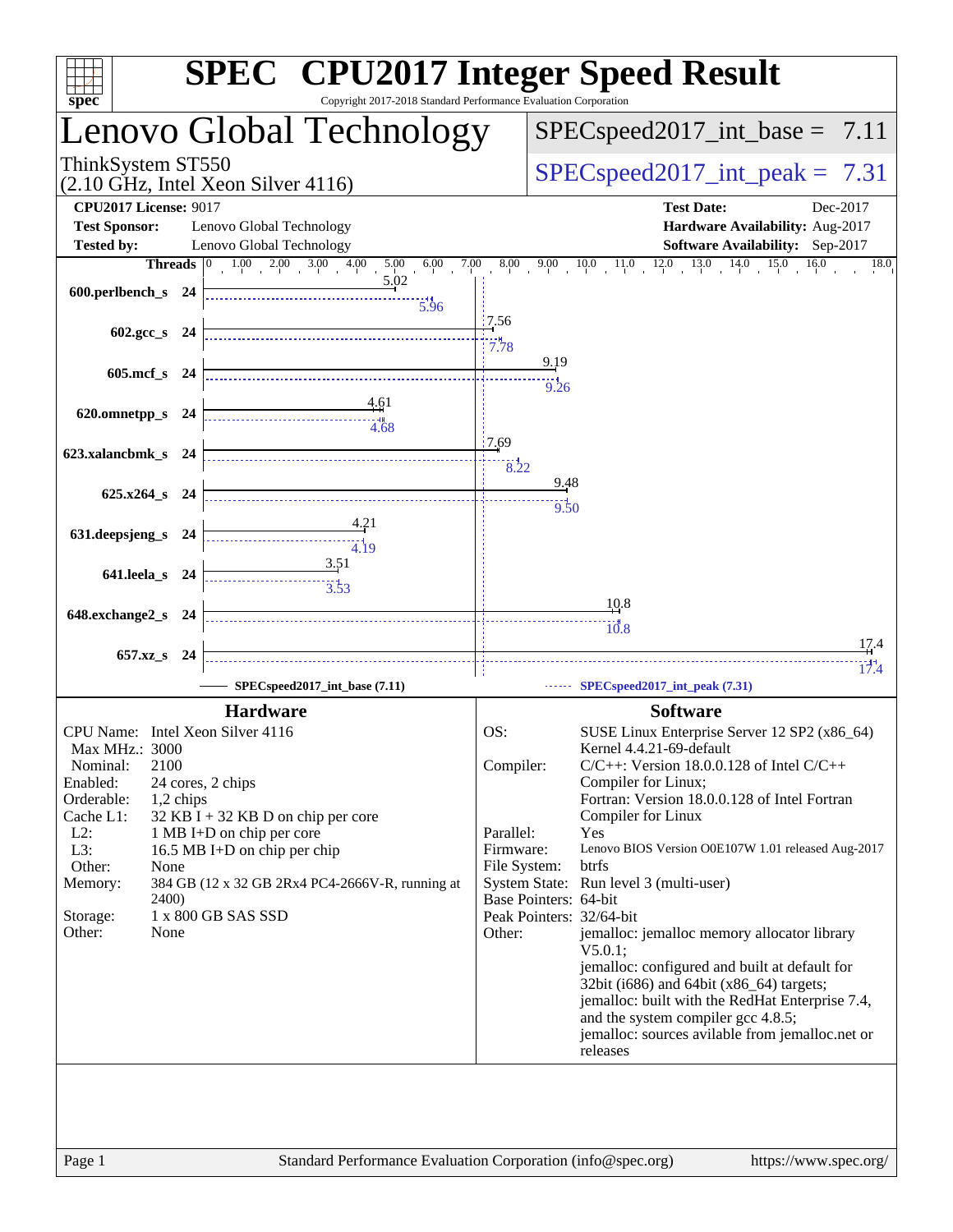

# Lenovo Global Technology

(2.10 GHz, Intel Xeon Silver 4116)

ThinkSystem ST550  $SPEC speed2017$  int peak = 7.31  $SPECspeed2017\_int\_base = 7.11$ 

**[Test Sponsor:](http://www.spec.org/auto/cpu2017/Docs/result-fields.html#TestSponsor)** Lenovo Global Technology **[Hardware Availability:](http://www.spec.org/auto/cpu2017/Docs/result-fields.html#HardwareAvailability)** Aug-2017 **[Tested by:](http://www.spec.org/auto/cpu2017/Docs/result-fields.html#Testedby)** Lenovo Global Technology **[Software Availability:](http://www.spec.org/auto/cpu2017/Docs/result-fields.html#SoftwareAvailability)** Sep-2017

**[CPU2017 License:](http://www.spec.org/auto/cpu2017/Docs/result-fields.html#CPU2017License)** 9017 **[Test Date:](http://www.spec.org/auto/cpu2017/Docs/result-fields.html#TestDate)** Dec-2017

## **[Results Table](http://www.spec.org/auto/cpu2017/Docs/result-fields.html#ResultsTable)**

|                                     | <b>Base</b>    |                |       |                |       | <b>Peak</b>    |       |                |                |              |                |              |                |              |
|-------------------------------------|----------------|----------------|-------|----------------|-------|----------------|-------|----------------|----------------|--------------|----------------|--------------|----------------|--------------|
| <b>Benchmark</b>                    | <b>Threads</b> | <b>Seconds</b> | Ratio | <b>Seconds</b> | Ratio | <b>Seconds</b> | Ratio | <b>Threads</b> | <b>Seconds</b> | <b>Ratio</b> | <b>Seconds</b> | <b>Ratio</b> | <b>Seconds</b> | <b>Ratio</b> |
| $600.$ perlbench $\mathsf{S}$       | 24             | 355            | 5.00  | 354            | 5.02  | 353            | 5.02  | 24             | 303            | 5.86         | 296            | 5.99         | 298            | 5.96         |
| $602 \text{.} \text{gcc}\text{.}$ s | 24             | 527            | 7.56  | 527            | 7.56  | 527            | 7.56  | 24             | 516            | 7.71         | 512            | 7.78         | 511            | 7.79         |
| $605$ .mcf s                        | 24             | 513            | 9.20  | 514            | 9.19  | 514            | 9.19  | 24             | 509            | 9.27         | 510            | 9.26         | 511            | 9.25         |
| 620.omnetpp_s                       | 24             | 354            | 4.61  | 347            | 4.69  | 367            | 4.44  | 24             | 345            | 4.72         | 354            | 4.61         | 349            | 4.68         |
| 623.xalancbmk s                     | 24             | 184            | 7.69  | 185            | 7.67  | 184            | 7.72  | 24             | 172            | 8.22         | 172            | 8.23         | 173            | 8.21         |
| $625.x264$ s                        | 24             | 186            | 9.48  | 186            | 9.49  | 186            | 9.48  | 24             | 186            | 9.50         | 186            | 9.50         | 186            | 9.50         |
| 631. deepsieng s                    | 24             | 340            | 4.21  | 341            | 4.21  | 340            | 4.22  | 24             | 343            | 4.18         | 342            | 4.19         | 342            | 4.19         |
| 641.leela s                         | 24             | 485            | 3.52  | 486            | 3.51  | 485            | 3.51  | 24             | 484            | 3.53         | 484            | 3.53         | 483            | 3.53         |
| 648.exchange2_s                     | 24             | 271            | 10.9  | 271            | 10.8  | 275            | 10.7  | 24             | 270            | 10.9         | 271            | <b>10.8</b>  | 272            | 10.8         |
| $657.xz$ s                          | 24             | 357            | 17.3  | 354            | 17.4  | 354            | 17.4  | 24             | 355            | <u>17.4</u>  | 355            | 17.4         | 352            | 17.6         |
| $SPECspeed2017$ int base =<br>7.11  |                |                |       |                |       |                |       |                |                |              |                |              |                |              |

**[SPECspeed2017\\_int\\_peak =](http://www.spec.org/auto/cpu2017/Docs/result-fields.html#SPECspeed2017intpeak) 7.31**

Results appear in the [order in which they were run.](http://www.spec.org/auto/cpu2017/Docs/result-fields.html#RunOrder) Bold underlined text [indicates a median measurement](http://www.spec.org/auto/cpu2017/Docs/result-fields.html#Median).

## **[Operating System Notes](http://www.spec.org/auto/cpu2017/Docs/result-fields.html#OperatingSystemNotes)**

Stack size set to unlimited using "ulimit -s unlimited"

## **[General Notes](http://www.spec.org/auto/cpu2017/Docs/result-fields.html#GeneralNotes)**

Environment variables set by runcpu before the start of the run: KMP\_AFFINITY = "granularity=fine,scatter" LD\_LIBRARY\_PATH = "/home/cpu2017.1.0.2.ic18.0/lib/ia32:/home/cpu2017.1.0.2.ic18.0/lib/intel64" LD\_LIBRARY\_PATH = "\$LD\_LIBRARY\_PATH:/home/cpu2017.1.0.2.ic18.0/je5.0.1-32:/home/cpu2017.1.0.2.ic18.0/je5.0.1-64"

 Binaries compiled on a system with 1x Intel Core i7-4790 CPU + 32GB RAM memory using Redhat Enterprise Linux 7.4 Transparent Huge Pages enabled by default Prior to runcpu invocation Filesystem page cache synced and cleared with: sync; echo 3> /proc/sys/vm/drop\_caches

## **[Platform Notes](http://www.spec.org/auto/cpu2017/Docs/result-fields.html#PlatformNotes)**

BIOS configuration: Choose Operating Mode set to Maximum Performance Hyper-Threading set to Disable Adjacent Cache Prefetch set to Disable DCU Streamer Prefetcher set to Disable DCA set to Enable Uncore Frequency Scaling set to Disable MONITORMWAIT set to Enable XPT Prefetcher set to Enable

**(Continued on next page)**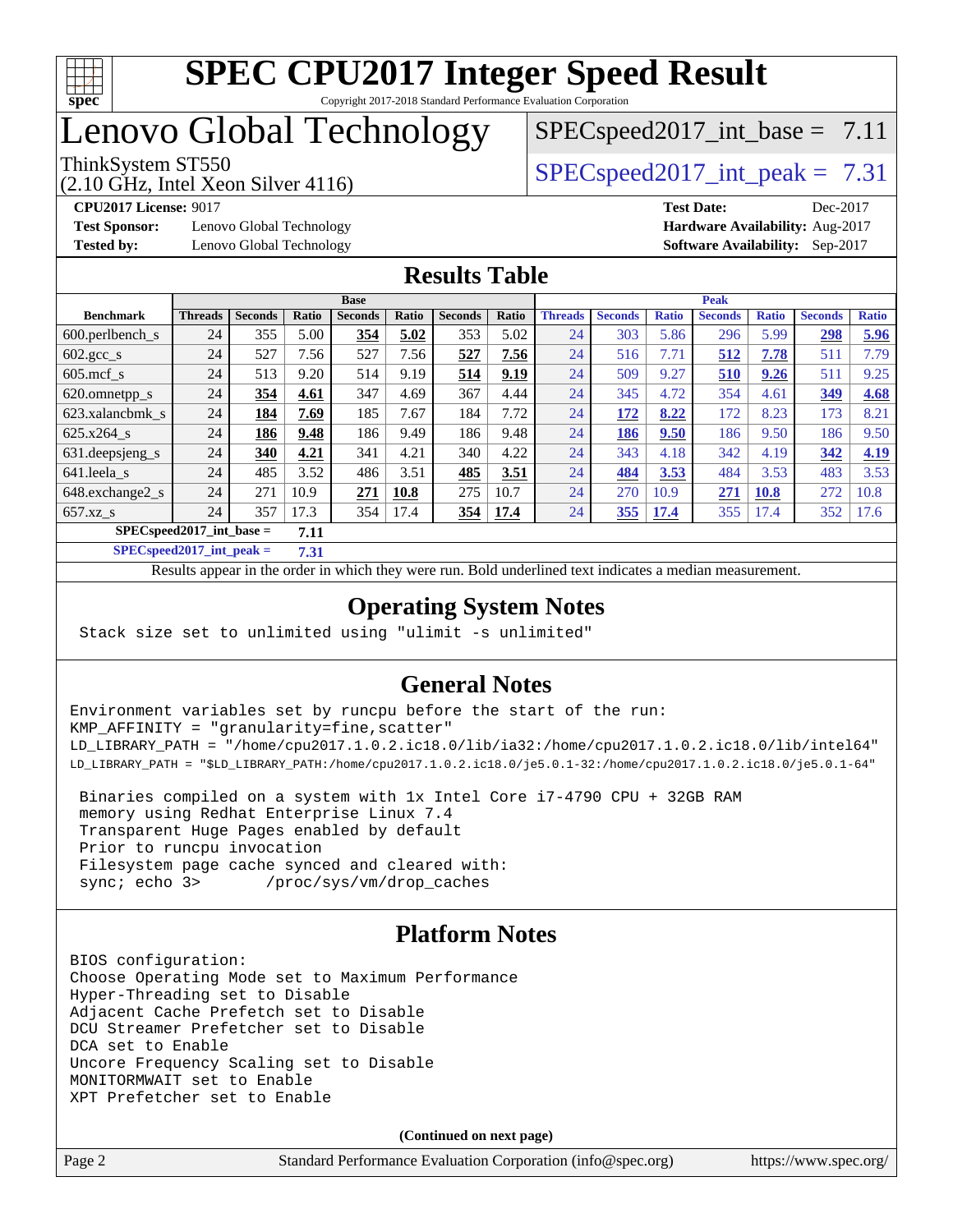

# Lenovo Global Technology

 $SPECspeed2017\_int\_base = 7.11$ 

(2.10 GHz, Intel Xeon Silver 4116)

ThinkSystem ST550  $SPEC speed2017$  int peak = 7.31

**[Test Sponsor:](http://www.spec.org/auto/cpu2017/Docs/result-fields.html#TestSponsor)** Lenovo Global Technology **[Hardware Availability:](http://www.spec.org/auto/cpu2017/Docs/result-fields.html#HardwareAvailability)** Aug-2017 **[Tested by:](http://www.spec.org/auto/cpu2017/Docs/result-fields.html#Testedby)** Lenovo Global Technology **[Software Availability:](http://www.spec.org/auto/cpu2017/Docs/result-fields.html#SoftwareAvailability)** Sep-2017

**[CPU2017 License:](http://www.spec.org/auto/cpu2017/Docs/result-fields.html#CPU2017License)** 9017 **[Test Date:](http://www.spec.org/auto/cpu2017/Docs/result-fields.html#TestDate)** Dec-2017

### **[Platform Notes \(Continued\)](http://www.spec.org/auto/cpu2017/Docs/result-fields.html#PlatformNotes)**

Page 3 Standard Performance Evaluation Corporation [\(info@spec.org\)](mailto:info@spec.org) <https://www.spec.org/> Sysinfo program /home/cpu2017.1.0.2.ic18.0/bin/sysinfo Rev: r5797 of 2017-06-14 96c45e4568ad54c135fd618bcc091c0f running on ST550 Mon Dec 4 18:28:23 2017 SUT (System Under Test) info as seen by some common utilities. For more information on this section, see <https://www.spec.org/cpu2017/Docs/config.html#sysinfo> From /proc/cpuinfo model name : Intel(R) Xeon(R) Silver 4116 CPU @ 2.10GHz 2 "physical id"s (chips) 24 "processors" cores, siblings (Caution: counting these is hw and system dependent. The following excerpts from /proc/cpuinfo might not be reliable. Use with caution.) cpu cores : 12 siblings : 12 physical 0: cores 0 1 2 3 4 5 8 9 10 11 12 13 physical 1: cores 0 1 2 3 4 5 8 9 10 11 12 13 From lscpu: Architecture: x86\_64 CPU op-mode(s): 32-bit, 64-bit Byte Order: Little Endian  $CPU(s):$  24 On-line CPU(s) list: 0-23 Thread(s) per core: 1 Core(s) per socket: 12 Socket(s): 2 NUMA node(s): 2 Vendor ID: GenuineIntel CPU family: 6 Model: 85 Model name:  $Intel(R)$  Xeon(R) Silver 4116 CPU @ 2.10GHz Stepping: 4 CPU MHz: 2095.082 BogoMIPS: 4190.16 Virtualization: VT-x L1d cache: 32K L1i cache: 32K L2 cache: 1024K L3 cache: 16896K NUMA node0 CPU(s): 0-11 NUMA node1 CPU(s): 12-23 Flags: fpu vme de pse tsc msr pae mce cx8 apic sep mtrr pge mca cmov pat pse36 clflush dts acpi mmx fxsr sse sse2 ss ht tm pbe syscall nx pdpe1gb rdtscp lm constant\_tsc art arch\_perfmon pebs bts rep\_good nopl xtopology nonstop\_tsc aperfmperf eagerfpu pni pclmulqdq dtes64 monitor ds\_cpl vmx smx est tm2 ssse3 sdbg **(Continued on next page)**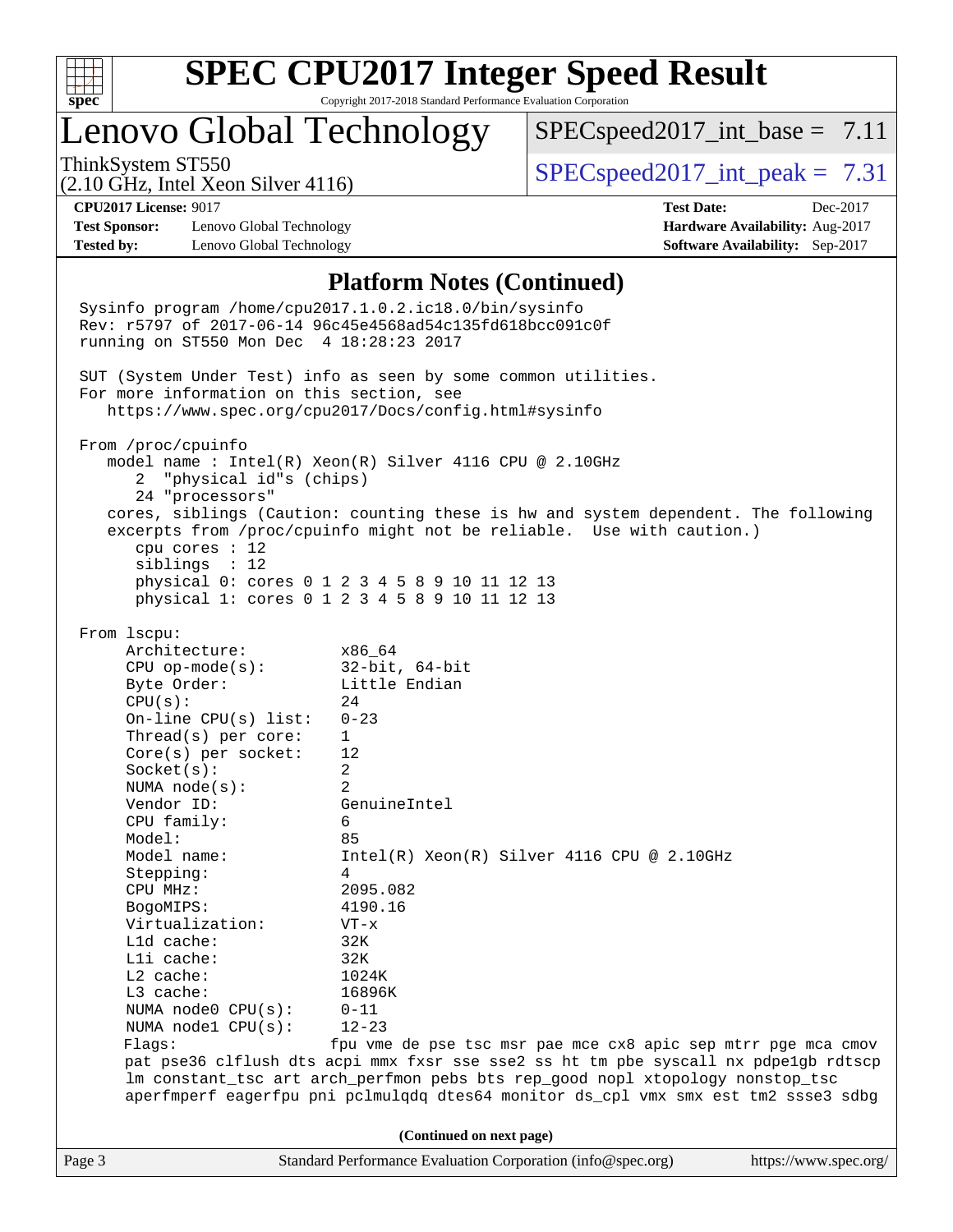

# Lenovo Global Technology

ThinkSystem ST550  $SPEC speed2017$  int peak = 7.31

 $SPECspeed2017\_int\_base = 7.11$ 

### (2.10 GHz, Intel Xeon Silver 4116)

**[CPU2017 License:](http://www.spec.org/auto/cpu2017/Docs/result-fields.html#CPU2017License)** 9017 **[Test Date:](http://www.spec.org/auto/cpu2017/Docs/result-fields.html#TestDate)** Dec-2017

**[Test Sponsor:](http://www.spec.org/auto/cpu2017/Docs/result-fields.html#TestSponsor)** Lenovo Global Technology **[Hardware Availability:](http://www.spec.org/auto/cpu2017/Docs/result-fields.html#HardwareAvailability)** Aug-2017 **[Tested by:](http://www.spec.org/auto/cpu2017/Docs/result-fields.html#Testedby)** Lenovo Global Technology **[Software Availability:](http://www.spec.org/auto/cpu2017/Docs/result-fields.html#SoftwareAvailability)** Sep-2017

## **[Platform Notes \(Continued\)](http://www.spec.org/auto/cpu2017/Docs/result-fields.html#PlatformNotes)**

 fma cx16 xtpr pdcm pcid dca sse4\_1 sse4\_2 x2apic movbe popcnt tsc\_deadline\_timer aes xsave avx f16c rdrand lahf\_lm abm 3dnowprefetch ida arat epb pln pts dtherm intel\_pt tpr\_shadow vnmi flexpriority ept vpid fsgsbase tsc\_adjust bmi1 hle avx2 smep bmi2 erms invpcid rtm cqm mpx avx512f avx512dq rdseed adx smap clflushopt clwb avx512cd avx512bw avx512vl xsaveopt xsavec xgetbv1 cqm\_llc cqm\_occup\_llc

 /proc/cpuinfo cache data cache size : 16896 KB

 From numactl --hardware WARNING: a numactl 'node' might or might not correspond to a physical chip. available: 2 nodes (0-1) node 0 cpus: 0 1 2 3 4 5 6 7 8 9 10 11

 node 0 size: 193110 MB node 0 free: 192449 MB node 1 cpus: 12 13 14 15 16 17 18 19 20 21 22 23

 node 1 size: 193504 MB node 1 free: 192708 MB

 node distances: node 0 1 0: 10 21

1: 21 10

 From /proc/meminfo MemTotal: 395893848 kB HugePages\_Total: 0 Hugepagesize: 2048 kB

 From /etc/\*release\* /etc/\*version\* SuSE-release: SUSE Linux Enterprise Server 12 (x86\_64) VERSION = 12 PATCHLEVEL = 2 # This file is deprecated and will be removed in a future service pack or release. # Please check /etc/os-release for details about this release. os-release: NAME="SLES" VERSION="12-SP2"

 VERSION\_ID="12.2" PRETTY\_NAME="SUSE Linux Enterprise Server 12 SP2"

ID="sles"

 ANSI\_COLOR="0;32" CPE\_NAME="cpe:/o:suse:sles:12:sp2"

 uname -a: Linux ST550 4.4.21-69-default #1 SMP Tue Oct 25 10:58:20 UTC 2016 (9464f67) x86\_64 x86\_64 x86\_64 GNU/Linux

**(Continued on next page)**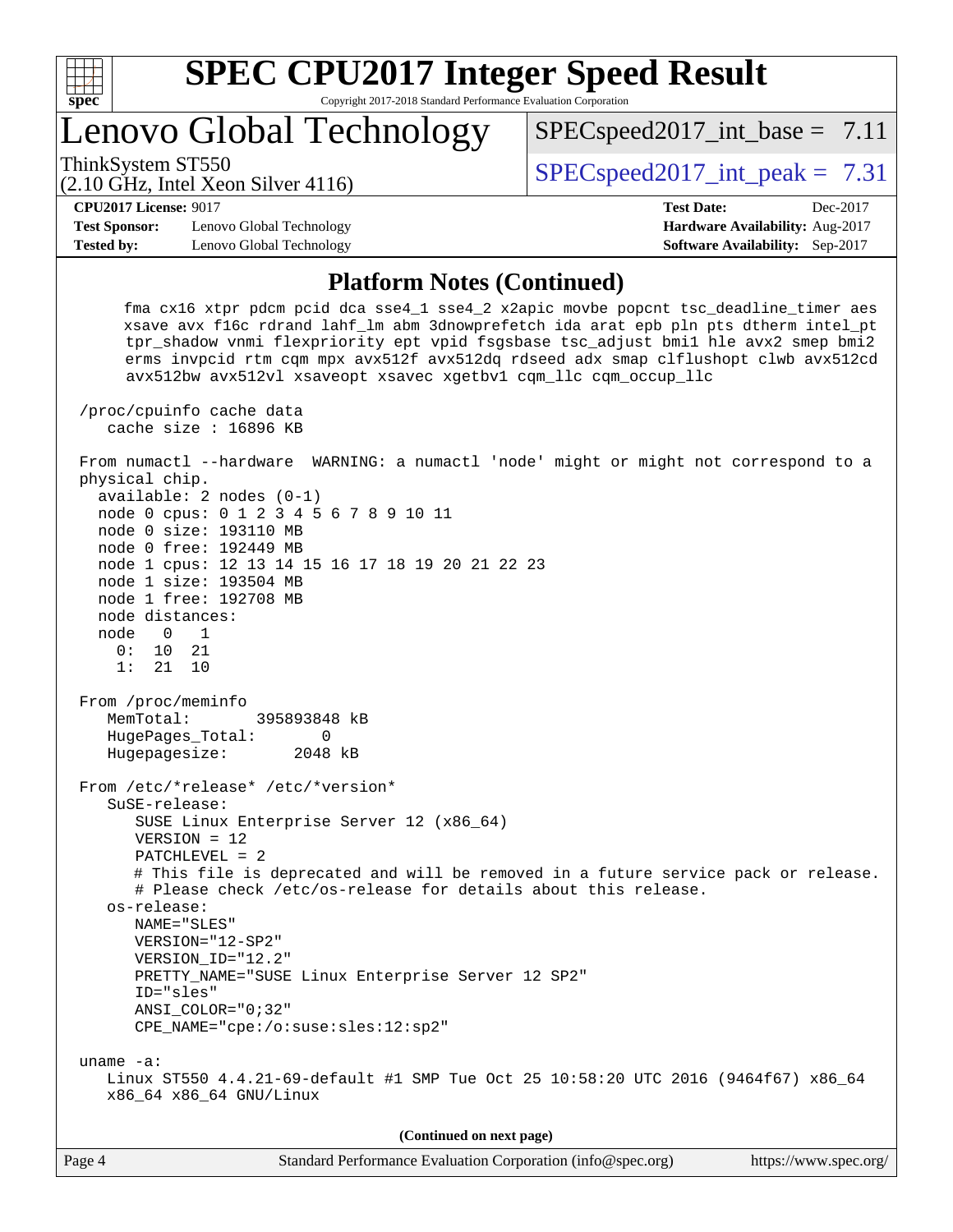| ę.<br>ť<br>L<br>z |  |  |  |  |  |  |  |
|-------------------|--|--|--|--|--|--|--|

## Lenovo Global Technology

 $SPECspeed2017\_int\_base = 7.11$ 

(2.10 GHz, Intel Xeon Silver 4116)

ThinkSystem ST550  $SPEC speed2017$  int peak = 7.31

**[CPU2017 License:](http://www.spec.org/auto/cpu2017/Docs/result-fields.html#CPU2017License)** 9017 **[Test Date:](http://www.spec.org/auto/cpu2017/Docs/result-fields.html#TestDate)** Dec-2017

**[Test Sponsor:](http://www.spec.org/auto/cpu2017/Docs/result-fields.html#TestSponsor)** Lenovo Global Technology **[Hardware Availability:](http://www.spec.org/auto/cpu2017/Docs/result-fields.html#HardwareAvailability)** Aug-2017 **[Tested by:](http://www.spec.org/auto/cpu2017/Docs/result-fields.html#Testedby)** Lenovo Global Technology **[Software Availability:](http://www.spec.org/auto/cpu2017/Docs/result-fields.html#SoftwareAvailability)** Sep-2017

## **[Platform Notes \(Continued\)](http://www.spec.org/auto/cpu2017/Docs/result-fields.html#PlatformNotes)**

run-level 3 Dec 4 18:26

 SPEC is set to: /home/cpu2017.1.0.2.ic18.0 Filesystem Type Size Used Avail Use% Mounted on /dev/sda2 btrfs 744G 113G 631G 16% /home

 Additional information from dmidecode follows. WARNING: Use caution when you interpret this section. The 'dmidecode' program reads system data which is "intended to allow hardware to be accurately determined", but the intent may not be met, as there are frequent changes to hardware, firmware, and the "DMTF SMBIOS" standard. BIOS Lenovo -[O0E107W-1.01]- 08/11/2017 Memory:

12x Hynix HMA84GR7AFR4N-VK 32 GB 2 rank 2666, configured at 2400

(End of data from sysinfo program)

### **[Compiler Version Notes](http://www.spec.org/auto/cpu2017/Docs/result-fields.html#CompilerVersionNotes)**

| CC.    | $600. perlbench_s(base) 602. gcc_s(base) 605. mcf_s(base) 625. x264_s(base,$                                            |
|--------|-------------------------------------------------------------------------------------------------------------------------|
|        | peak) 657.xz s(base)                                                                                                    |
|        | icc (ICC) 18.0.0 20170811<br>Copyright (C) 1985-2017 Intel Corporation. All rights reserved.                            |
| CC.    | ================================<br>600.perlbench $s$ (peak) 602.gcc $s$ (peak) 605.mcf $s$ (peak) 657.xz $s$ (peak)    |
|        | icc (ICC) 18.0.0 20170811<br>Copyright (C) 1985-2017 Intel Corporation. All rights reserved.                            |
|        | CXXC 620.omnetpp_s(base) 623.xalancbmk_s(base) 631.deepsjeng_s(base)<br>$641.$ leela $s$ (base)                         |
|        | icpc (ICC) 18.0.0 20170811<br>Copyright (C) 1985-2017 Intel Corporation. All rights reserved.                           |
|        | CXXC 620.omnetpp $s(\text{peak})$ 623.xalancbmk $s(\text{peak})$ 631.deepsjeng $s(\text{peak})$<br>$641.$ leela_s(peak) |
|        | (Continued on next page)                                                                                                |
| Page 5 | Standard Performance Evaluation Corporation (info@spec.org)<br>https://www.spec.org/                                    |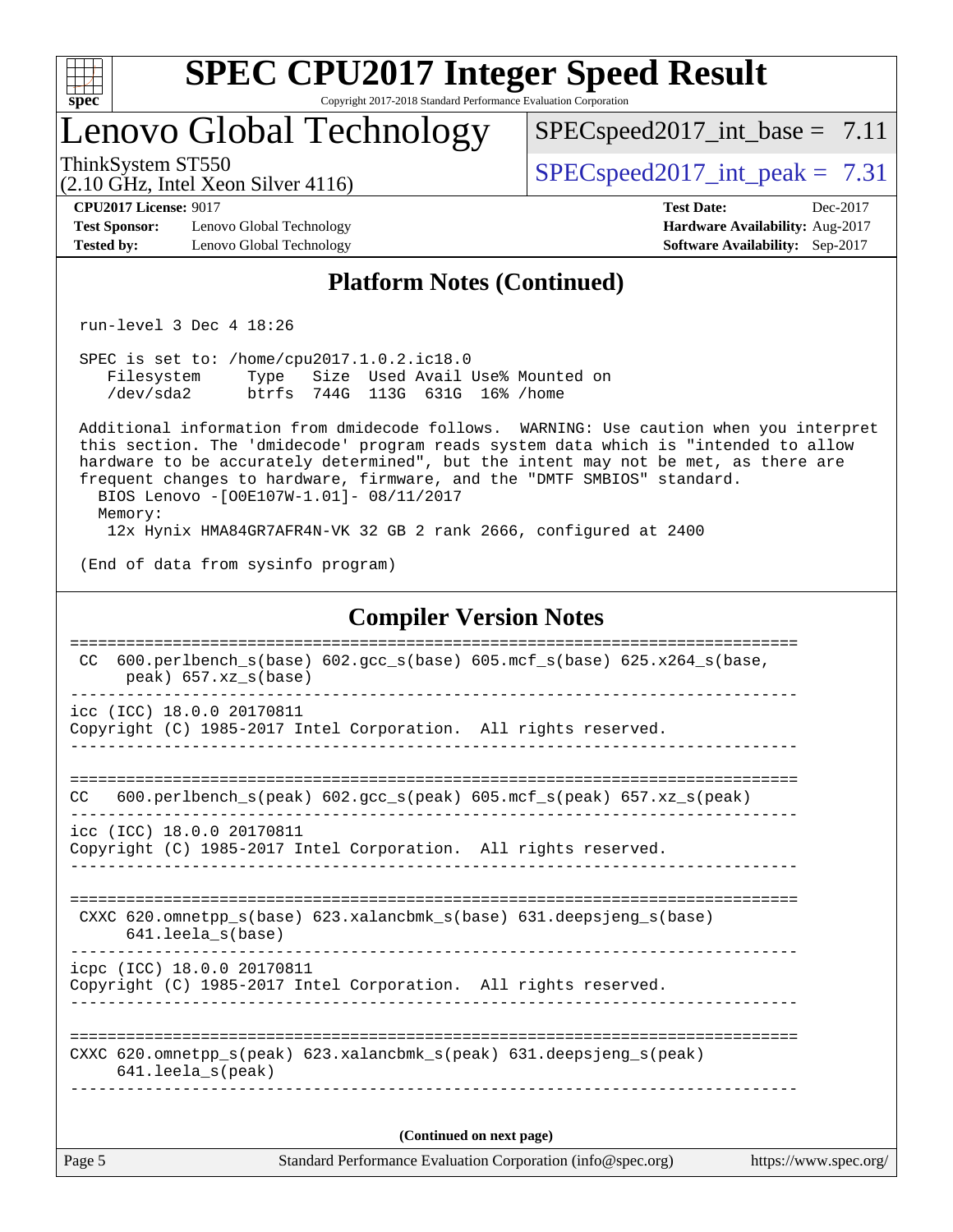

# Lenovo Global Technology

 $SPECspeed2017\_int\_base = 7.11$ 

(2.10 GHz, Intel Xeon Silver 4116)

ThinkSystem ST550  $SPEC speed2017$  int peak = 7.31

**[Test Sponsor:](http://www.spec.org/auto/cpu2017/Docs/result-fields.html#TestSponsor)** Lenovo Global Technology **[Hardware Availability:](http://www.spec.org/auto/cpu2017/Docs/result-fields.html#HardwareAvailability)** Aug-2017 **[Tested by:](http://www.spec.org/auto/cpu2017/Docs/result-fields.html#Testedby)** Lenovo Global Technology **[Software Availability:](http://www.spec.org/auto/cpu2017/Docs/result-fields.html#SoftwareAvailability)** Sep-2017

**[CPU2017 License:](http://www.spec.org/auto/cpu2017/Docs/result-fields.html#CPU2017License)** 9017 **[Test Date:](http://www.spec.org/auto/cpu2017/Docs/result-fields.html#TestDate)** Dec-2017

## **[Compiler Version Notes \(Continued\)](http://www.spec.org/auto/cpu2017/Docs/result-fields.html#CompilerVersionNotes)**

| icpc (ICC) 18.0.0 20170811<br>Copyright (C) 1985-2017 Intel Corporation. All rights reserved.    |  |
|--------------------------------------------------------------------------------------------------|--|
|                                                                                                  |  |
| FC 648.exchange2 s(base, peak)                                                                   |  |
| ifort (IFORT) 18.0.0 20170811<br>Copyright (C) 1985-2017 Intel Corporation. All rights reserved. |  |

## **[Base Compiler Invocation](http://www.spec.org/auto/cpu2017/Docs/result-fields.html#BaseCompilerInvocation)**

[C benchmarks](http://www.spec.org/auto/cpu2017/Docs/result-fields.html#Cbenchmarks):

[icc](http://www.spec.org/cpu2017/results/res2017q4/cpu2017-20171211-01521.flags.html#user_CCbase_intel_icc_18.0_66fc1ee009f7361af1fbd72ca7dcefbb700085f36577c54f309893dd4ec40d12360134090235512931783d35fd58c0460139e722d5067c5574d8eaf2b3e37e92)

[C++ benchmarks:](http://www.spec.org/auto/cpu2017/Docs/result-fields.html#CXXbenchmarks) [icpc](http://www.spec.org/cpu2017/results/res2017q4/cpu2017-20171211-01521.flags.html#user_CXXbase_intel_icpc_18.0_c510b6838c7f56d33e37e94d029a35b4a7bccf4766a728ee175e80a419847e808290a9b78be685c44ab727ea267ec2f070ec5dc83b407c0218cded6866a35d07)

[Fortran benchmarks](http://www.spec.org/auto/cpu2017/Docs/result-fields.html#Fortranbenchmarks): [ifort](http://www.spec.org/cpu2017/results/res2017q4/cpu2017-20171211-01521.flags.html#user_FCbase_intel_ifort_18.0_8111460550e3ca792625aed983ce982f94888b8b503583aa7ba2b8303487b4d8a21a13e7191a45c5fd58ff318f48f9492884d4413fa793fd88dd292cad7027ca)

## **[Base Portability Flags](http://www.spec.org/auto/cpu2017/Docs/result-fields.html#BasePortabilityFlags)**

 600.perlbench\_s: [-DSPEC\\_LP64](http://www.spec.org/cpu2017/results/res2017q4/cpu2017-20171211-01521.flags.html#b600.perlbench_s_basePORTABILITY_DSPEC_LP64) [-DSPEC\\_LINUX\\_X64](http://www.spec.org/cpu2017/results/res2017q4/cpu2017-20171211-01521.flags.html#b600.perlbench_s_baseCPORTABILITY_DSPEC_LINUX_X64) 602.gcc\_s: [-DSPEC\\_LP64](http://www.spec.org/cpu2017/results/res2017q4/cpu2017-20171211-01521.flags.html#suite_basePORTABILITY602_gcc_s_DSPEC_LP64) 605.mcf\_s: [-DSPEC\\_LP64](http://www.spec.org/cpu2017/results/res2017q4/cpu2017-20171211-01521.flags.html#suite_basePORTABILITY605_mcf_s_DSPEC_LP64) 620.omnetpp\_s: [-DSPEC\\_LP64](http://www.spec.org/cpu2017/results/res2017q4/cpu2017-20171211-01521.flags.html#suite_basePORTABILITY620_omnetpp_s_DSPEC_LP64) 623.xalancbmk\_s: [-DSPEC\\_LP64](http://www.spec.org/cpu2017/results/res2017q4/cpu2017-20171211-01521.flags.html#suite_basePORTABILITY623_xalancbmk_s_DSPEC_LP64) [-DSPEC\\_LINUX](http://www.spec.org/cpu2017/results/res2017q4/cpu2017-20171211-01521.flags.html#b623.xalancbmk_s_baseCXXPORTABILITY_DSPEC_LINUX) 625.x264\_s: [-DSPEC\\_LP64](http://www.spec.org/cpu2017/results/res2017q4/cpu2017-20171211-01521.flags.html#suite_basePORTABILITY625_x264_s_DSPEC_LP64) 631.deepsjeng\_s: [-DSPEC\\_LP64](http://www.spec.org/cpu2017/results/res2017q4/cpu2017-20171211-01521.flags.html#suite_basePORTABILITY631_deepsjeng_s_DSPEC_LP64) 641.leela\_s: [-DSPEC\\_LP64](http://www.spec.org/cpu2017/results/res2017q4/cpu2017-20171211-01521.flags.html#suite_basePORTABILITY641_leela_s_DSPEC_LP64) 648.exchange2\_s: [-DSPEC\\_LP64](http://www.spec.org/cpu2017/results/res2017q4/cpu2017-20171211-01521.flags.html#suite_basePORTABILITY648_exchange2_s_DSPEC_LP64) 657.xz\_s: [-DSPEC\\_LP64](http://www.spec.org/cpu2017/results/res2017q4/cpu2017-20171211-01521.flags.html#suite_basePORTABILITY657_xz_s_DSPEC_LP64)

# **[Base Optimization Flags](http://www.spec.org/auto/cpu2017/Docs/result-fields.html#BaseOptimizationFlags)**

[C benchmarks](http://www.spec.org/auto/cpu2017/Docs/result-fields.html#Cbenchmarks):

```
-Wl,-z,muldefs -xCORE-AVX512 -ipo -O3 -no-prec-div
-qopt-mem-layout-trans=3 -qopenmp -DSPEC_OPENMP
-L/usr/local/je5.0.1-64/lib -ljemalloc
```
**(Continued on next page)**

| Page 6 | Standard Performance Evaluation Corporation (info@spec.org) | https://www.spec.org/ |
|--------|-------------------------------------------------------------|-----------------------|
|--------|-------------------------------------------------------------|-----------------------|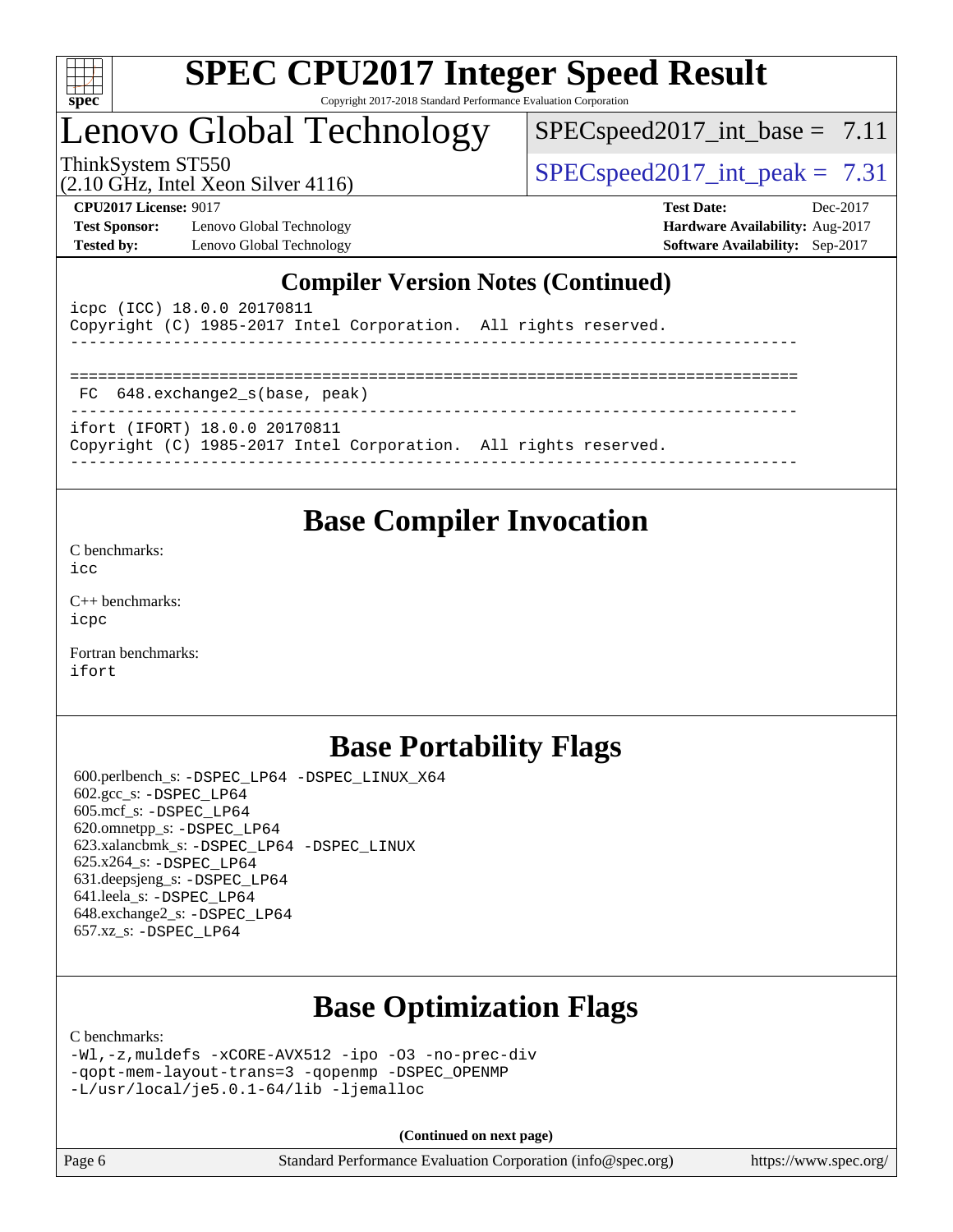

# Lenovo Global Technology

 $SPECspeed2017\_int\_base = 7.11$ 

(2.10 GHz, Intel Xeon Silver 4116)

ThinkSystem ST550  $SPEC speed2017$  int peak = 7.31

**[Test Sponsor:](http://www.spec.org/auto/cpu2017/Docs/result-fields.html#TestSponsor)** Lenovo Global Technology **[Hardware Availability:](http://www.spec.org/auto/cpu2017/Docs/result-fields.html#HardwareAvailability)** Aug-2017 **[Tested by:](http://www.spec.org/auto/cpu2017/Docs/result-fields.html#Testedby)** Lenovo Global Technology **[Software Availability:](http://www.spec.org/auto/cpu2017/Docs/result-fields.html#SoftwareAvailability)** Sep-2017

**[CPU2017 License:](http://www.spec.org/auto/cpu2017/Docs/result-fields.html#CPU2017License)** 9017 **[Test Date:](http://www.spec.org/auto/cpu2017/Docs/result-fields.html#TestDate)** Dec-2017

# **[Base Optimization Flags \(Continued\)](http://www.spec.org/auto/cpu2017/Docs/result-fields.html#BaseOptimizationFlags)**

[C++ benchmarks:](http://www.spec.org/auto/cpu2017/Docs/result-fields.html#CXXbenchmarks)

[-Wl,-z,muldefs](http://www.spec.org/cpu2017/results/res2017q4/cpu2017-20171211-01521.flags.html#user_CXXbase_link_force_multiple1_b4cbdb97b34bdee9ceefcfe54f4c8ea74255f0b02a4b23e853cdb0e18eb4525ac79b5a88067c842dd0ee6996c24547a27a4b99331201badda8798ef8a743f577) [-xCORE-AVX512](http://www.spec.org/cpu2017/results/res2017q4/cpu2017-20171211-01521.flags.html#user_CXXbase_f-xCORE-AVX512) [-ipo](http://www.spec.org/cpu2017/results/res2017q4/cpu2017-20171211-01521.flags.html#user_CXXbase_f-ipo) [-O3](http://www.spec.org/cpu2017/results/res2017q4/cpu2017-20171211-01521.flags.html#user_CXXbase_f-O3) [-no-prec-div](http://www.spec.org/cpu2017/results/res2017q4/cpu2017-20171211-01521.flags.html#user_CXXbase_f-no-prec-div) [-qopt-mem-layout-trans=3](http://www.spec.org/cpu2017/results/res2017q4/cpu2017-20171211-01521.flags.html#user_CXXbase_f-qopt-mem-layout-trans_de80db37974c74b1f0e20d883f0b675c88c3b01e9d123adea9b28688d64333345fb62bc4a798493513fdb68f60282f9a726aa07f478b2f7113531aecce732043) [-L/usr/local/je5.0.1-64/lib](http://www.spec.org/cpu2017/results/res2017q4/cpu2017-20171211-01521.flags.html#user_CXXbase_jemalloc_link_path64_4b10a636b7bce113509b17f3bd0d6226c5fb2346b9178c2d0232c14f04ab830f976640479e5c33dc2bcbbdad86ecfb6634cbbd4418746f06f368b512fced5394) [-ljemalloc](http://www.spec.org/cpu2017/results/res2017q4/cpu2017-20171211-01521.flags.html#user_CXXbase_jemalloc_link_lib_d1249b907c500fa1c0672f44f562e3d0f79738ae9e3c4a9c376d49f265a04b9c99b167ecedbf6711b3085be911c67ff61f150a17b3472be731631ba4d0471706)

[Fortran benchmarks](http://www.spec.org/auto/cpu2017/Docs/result-fields.html#Fortranbenchmarks):

[-Wl,-z,muldefs](http://www.spec.org/cpu2017/results/res2017q4/cpu2017-20171211-01521.flags.html#user_FCbase_link_force_multiple1_b4cbdb97b34bdee9ceefcfe54f4c8ea74255f0b02a4b23e853cdb0e18eb4525ac79b5a88067c842dd0ee6996c24547a27a4b99331201badda8798ef8a743f577) [-xCORE-AVX512](http://www.spec.org/cpu2017/results/res2017q4/cpu2017-20171211-01521.flags.html#user_FCbase_f-xCORE-AVX512) [-ipo](http://www.spec.org/cpu2017/results/res2017q4/cpu2017-20171211-01521.flags.html#user_FCbase_f-ipo) [-O3](http://www.spec.org/cpu2017/results/res2017q4/cpu2017-20171211-01521.flags.html#user_FCbase_f-O3) [-no-prec-div](http://www.spec.org/cpu2017/results/res2017q4/cpu2017-20171211-01521.flags.html#user_FCbase_f-no-prec-div) [-qopt-mem-layout-trans=3](http://www.spec.org/cpu2017/results/res2017q4/cpu2017-20171211-01521.flags.html#user_FCbase_f-qopt-mem-layout-trans_de80db37974c74b1f0e20d883f0b675c88c3b01e9d123adea9b28688d64333345fb62bc4a798493513fdb68f60282f9a726aa07f478b2f7113531aecce732043) [-nostandard-realloc-lhs](http://www.spec.org/cpu2017/results/res2017q4/cpu2017-20171211-01521.flags.html#user_FCbase_f_2003_std_realloc_82b4557e90729c0f113870c07e44d33d6f5a304b4f63d4c15d2d0f1fab99f5daaed73bdb9275d9ae411527f28b936061aa8b9c8f2d63842963b95c9dd6426b8a) [-align array32byte](http://www.spec.org/cpu2017/results/res2017q4/cpu2017-20171211-01521.flags.html#user_FCbase_align_array32byte_b982fe038af199962ba9a80c053b8342c548c85b40b8e86eb3cc33dee0d7986a4af373ac2d51c3f7cf710a18d62fdce2948f201cd044323541f22fc0fffc51b6) [-L/usr/local/je5.0.1-64/lib](http://www.spec.org/cpu2017/results/res2017q4/cpu2017-20171211-01521.flags.html#user_FCbase_jemalloc_link_path64_4b10a636b7bce113509b17f3bd0d6226c5fb2346b9178c2d0232c14f04ab830f976640479e5c33dc2bcbbdad86ecfb6634cbbd4418746f06f368b512fced5394) [-ljemalloc](http://www.spec.org/cpu2017/results/res2017q4/cpu2017-20171211-01521.flags.html#user_FCbase_jemalloc_link_lib_d1249b907c500fa1c0672f44f562e3d0f79738ae9e3c4a9c376d49f265a04b9c99b167ecedbf6711b3085be911c67ff61f150a17b3472be731631ba4d0471706)

## **[Base Other Flags](http://www.spec.org/auto/cpu2017/Docs/result-fields.html#BaseOtherFlags)**

[C benchmarks](http://www.spec.org/auto/cpu2017/Docs/result-fields.html#Cbenchmarks):  $-m64$   $-std=cl1$ 

[C++ benchmarks:](http://www.spec.org/auto/cpu2017/Docs/result-fields.html#CXXbenchmarks) [-m64](http://www.spec.org/cpu2017/results/res2017q4/cpu2017-20171211-01521.flags.html#user_CXXbase_intel_intel64_18.0_af43caccfc8ded86e7699f2159af6efc7655f51387b94da716254467f3c01020a5059329e2569e4053f409e7c9202a7efc638f7a6d1ffb3f52dea4a3e31d82ab)

[Fortran benchmarks](http://www.spec.org/auto/cpu2017/Docs/result-fields.html#Fortranbenchmarks):  $-m64$ 

## **[Peak Compiler Invocation](http://www.spec.org/auto/cpu2017/Docs/result-fields.html#PeakCompilerInvocation)**

[C benchmarks](http://www.spec.org/auto/cpu2017/Docs/result-fields.html#Cbenchmarks): [icc](http://www.spec.org/cpu2017/results/res2017q4/cpu2017-20171211-01521.flags.html#user_CCpeak_intel_icc_18.0_66fc1ee009f7361af1fbd72ca7dcefbb700085f36577c54f309893dd4ec40d12360134090235512931783d35fd58c0460139e722d5067c5574d8eaf2b3e37e92)

[C++ benchmarks:](http://www.spec.org/auto/cpu2017/Docs/result-fields.html#CXXbenchmarks) [icpc](http://www.spec.org/cpu2017/results/res2017q4/cpu2017-20171211-01521.flags.html#user_CXXpeak_intel_icpc_18.0_c510b6838c7f56d33e37e94d029a35b4a7bccf4766a728ee175e80a419847e808290a9b78be685c44ab727ea267ec2f070ec5dc83b407c0218cded6866a35d07)

[Fortran benchmarks](http://www.spec.org/auto/cpu2017/Docs/result-fields.html#Fortranbenchmarks): [ifort](http://www.spec.org/cpu2017/results/res2017q4/cpu2017-20171211-01521.flags.html#user_FCpeak_intel_ifort_18.0_8111460550e3ca792625aed983ce982f94888b8b503583aa7ba2b8303487b4d8a21a13e7191a45c5fd58ff318f48f9492884d4413fa793fd88dd292cad7027ca)

# **[Peak Portability Flags](http://www.spec.org/auto/cpu2017/Docs/result-fields.html#PeakPortabilityFlags)**

 600.perlbench\_s: [-DSPEC\\_LP64](http://www.spec.org/cpu2017/results/res2017q4/cpu2017-20171211-01521.flags.html#b600.perlbench_s_peakPORTABILITY_DSPEC_LP64) [-DSPEC\\_LINUX\\_X64](http://www.spec.org/cpu2017/results/res2017q4/cpu2017-20171211-01521.flags.html#b600.perlbench_s_peakCPORTABILITY_DSPEC_LINUX_X64) 602.gcc\_s: [-DSPEC\\_LP64](http://www.spec.org/cpu2017/results/res2017q4/cpu2017-20171211-01521.flags.html#suite_peakPORTABILITY602_gcc_s_DSPEC_LP64) 605.mcf\_s: [-DSPEC\\_LP64](http://www.spec.org/cpu2017/results/res2017q4/cpu2017-20171211-01521.flags.html#suite_peakPORTABILITY605_mcf_s_DSPEC_LP64) 620.omnetpp\_s: [-DSPEC\\_LP64](http://www.spec.org/cpu2017/results/res2017q4/cpu2017-20171211-01521.flags.html#suite_peakPORTABILITY620_omnetpp_s_DSPEC_LP64)

**(Continued on next page)**

Page 7 Standard Performance Evaluation Corporation [\(info@spec.org\)](mailto:info@spec.org) <https://www.spec.org/>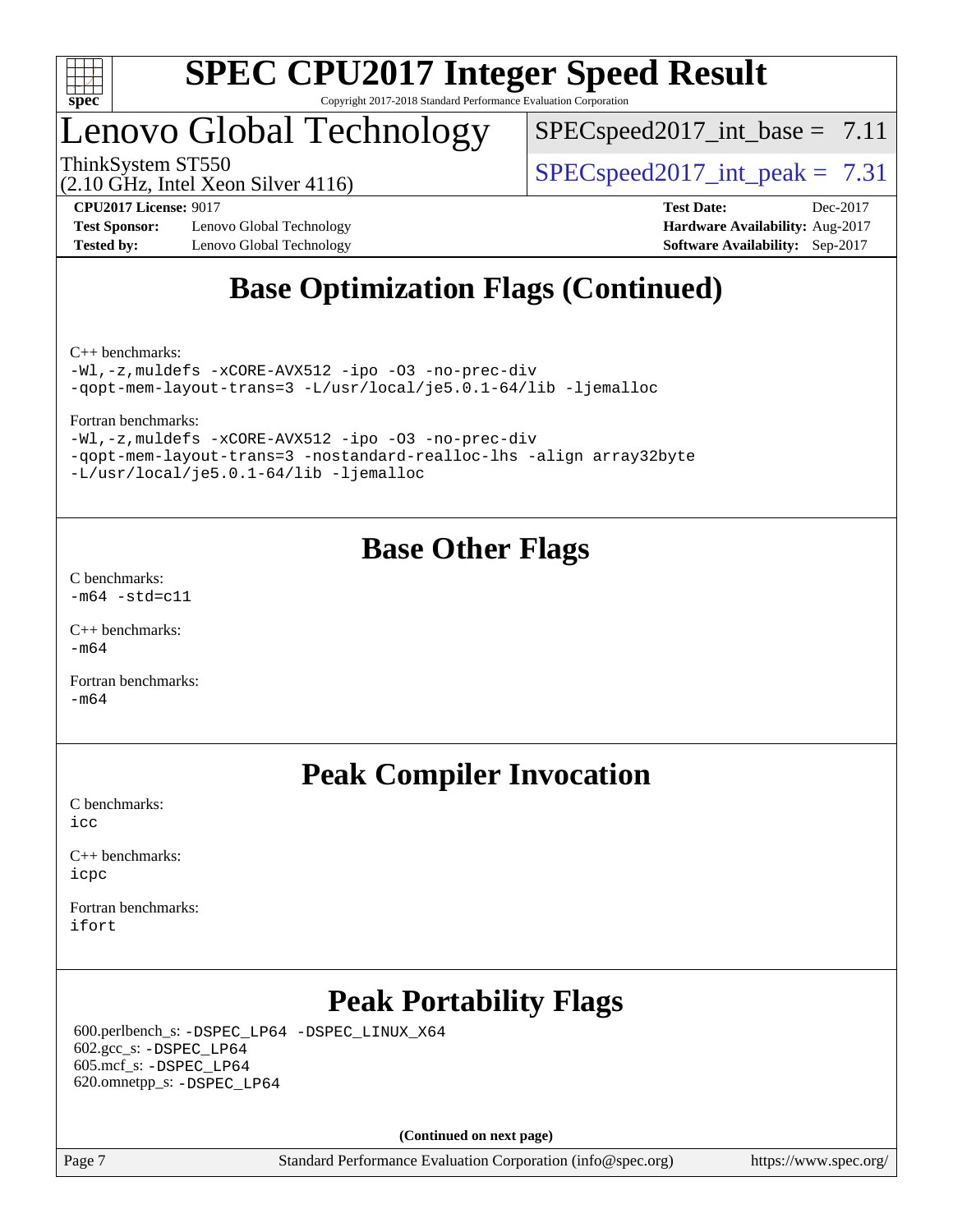

# Lenovo Global Technology

 $SPEC speed2017\_int\_base = 7.11$ 

(2.10 GHz, Intel Xeon Silver 4116)

ThinkSystem ST550  $SPEC speed2017$  int peak = 7.31

**[Test Sponsor:](http://www.spec.org/auto/cpu2017/Docs/result-fields.html#TestSponsor)** Lenovo Global Technology **[Hardware Availability:](http://www.spec.org/auto/cpu2017/Docs/result-fields.html#HardwareAvailability)** Aug-2017 **[Tested by:](http://www.spec.org/auto/cpu2017/Docs/result-fields.html#Testedby)** Lenovo Global Technology **[Software Availability:](http://www.spec.org/auto/cpu2017/Docs/result-fields.html#SoftwareAvailability)** Sep-2017

**[CPU2017 License:](http://www.spec.org/auto/cpu2017/Docs/result-fields.html#CPU2017License)** 9017 **[Test Date:](http://www.spec.org/auto/cpu2017/Docs/result-fields.html#TestDate)** Dec-2017

# **[Peak Portability Flags \(Continued\)](http://www.spec.org/auto/cpu2017/Docs/result-fields.html#PeakPortabilityFlags)**

 623.xalancbmk\_s: [-D\\_FILE\\_OFFSET\\_BITS=64](http://www.spec.org/cpu2017/results/res2017q4/cpu2017-20171211-01521.flags.html#user_peakPORTABILITY623_xalancbmk_s_file_offset_bits_64_5ae949a99b284ddf4e95728d47cb0843d81b2eb0e18bdfe74bbf0f61d0b064f4bda2f10ea5eb90e1dcab0e84dbc592acfc5018bc955c18609f94ddb8d550002c) [-DSPEC\\_LINUX](http://www.spec.org/cpu2017/results/res2017q4/cpu2017-20171211-01521.flags.html#b623.xalancbmk_s_peakCXXPORTABILITY_DSPEC_LINUX) 625.x264\_s: [-DSPEC\\_LP64](http://www.spec.org/cpu2017/results/res2017q4/cpu2017-20171211-01521.flags.html#suite_peakPORTABILITY625_x264_s_DSPEC_LP64) 631.deepsjeng\_s: [-DSPEC\\_LP64](http://www.spec.org/cpu2017/results/res2017q4/cpu2017-20171211-01521.flags.html#suite_peakPORTABILITY631_deepsjeng_s_DSPEC_LP64) 641.leela\_s: [-DSPEC\\_LP64](http://www.spec.org/cpu2017/results/res2017q4/cpu2017-20171211-01521.flags.html#suite_peakPORTABILITY641_leela_s_DSPEC_LP64) 648.exchange2\_s: [-DSPEC\\_LP64](http://www.spec.org/cpu2017/results/res2017q4/cpu2017-20171211-01521.flags.html#suite_peakPORTABILITY648_exchange2_s_DSPEC_LP64) 657.xz\_s: [-DSPEC\\_LP64](http://www.spec.org/cpu2017/results/res2017q4/cpu2017-20171211-01521.flags.html#suite_peakPORTABILITY657_xz_s_DSPEC_LP64)

**[Peak Optimization Flags](http://www.spec.org/auto/cpu2017/Docs/result-fields.html#PeakOptimizationFlags)**

[C benchmarks](http://www.spec.org/auto/cpu2017/Docs/result-fields.html#Cbenchmarks):

```
600.perlbench_s: -W1, -z, muldefs -prof-gen(pass 1)-prof-use(pass 2) -02
-xCORE-AVX512 -qopt-mem-layout-trans=3 -ipo -O3
-no-prec-div -DSPEC_SUPPRESS_OPENMP -qopenmp
-DSPEC_OPENMP -fno-strict-overflow
-L/usr/local/je5.0.1-64/lib -ljemalloc
 602.gcc_s: -Wl,-z,muldefs -prof-gen(pass 1) -prof-use(pass 2) -O2
-xCORE-AVX512 -qopt-mem-layout-trans=3 -ipo -O3
-no-prec-div -DSPEC_SUPPRESS_OPENMP -qopenmp
-DSPEC_OPENMP -L/usr/local/je5.0.1-64/lib -ljemalloc
 605.mcf_s: -Wl,-z,muldefs -prof-gen(pass 1) -prof-use(pass 2) -ipo
-xCORE-AVX512 -O3 -no-prec-div -qopt-mem-layout-trans=3
-DSPEC_SUPPRESS_OPENMP -qopenmp -DSPEC_OPENMP
-L/usr/local/je5.0.1-64/lib -ljemalloc
 625.x264_s: -Wl,-z,muldefs -xCORE-AVX512 -ipo -O3 -no-prec-div
-qopt-mem-layout-trans=3 -qopenmp -DSPEC_OPENMP
-L/usr/local/je5.0.1-64/lib -ljemalloc
 657.xz_s: Same as 602.gcc_s
C++ benchmarks: 
 620.omnetpp_s: -Wl,-z,muldefs -prof-gen(pass 1) -prof-use(pass 2) -ipo
-xCORE-AVX512 -O3 -no-prec-div -qopt-mem-layout-trans=3
-DSPEC_SUPPRESS_OPENMP -qopenmp -DSPEC_OPENMP
-L/usr/local/je5.0.1-64/lib -ljemalloc
 623.xalancbmk_s: -L/opt/intel/compilers_and_libraries_2018/linux/lib/ia32
-Wl,-z,muldefs -prof-gen(pass 1) -prof-use(pass 2) -ipo
-xCORE-AVX512 -O3 -no-prec-div -qopt-mem-layout-trans=3
-DSPEC_SUPPRESS_OPENMP -qopenmp -DSPEC_OPENMP
                                     (Continued on next page)
```
Page 8 Standard Performance Evaluation Corporation [\(info@spec.org\)](mailto:info@spec.org) <https://www.spec.org/>